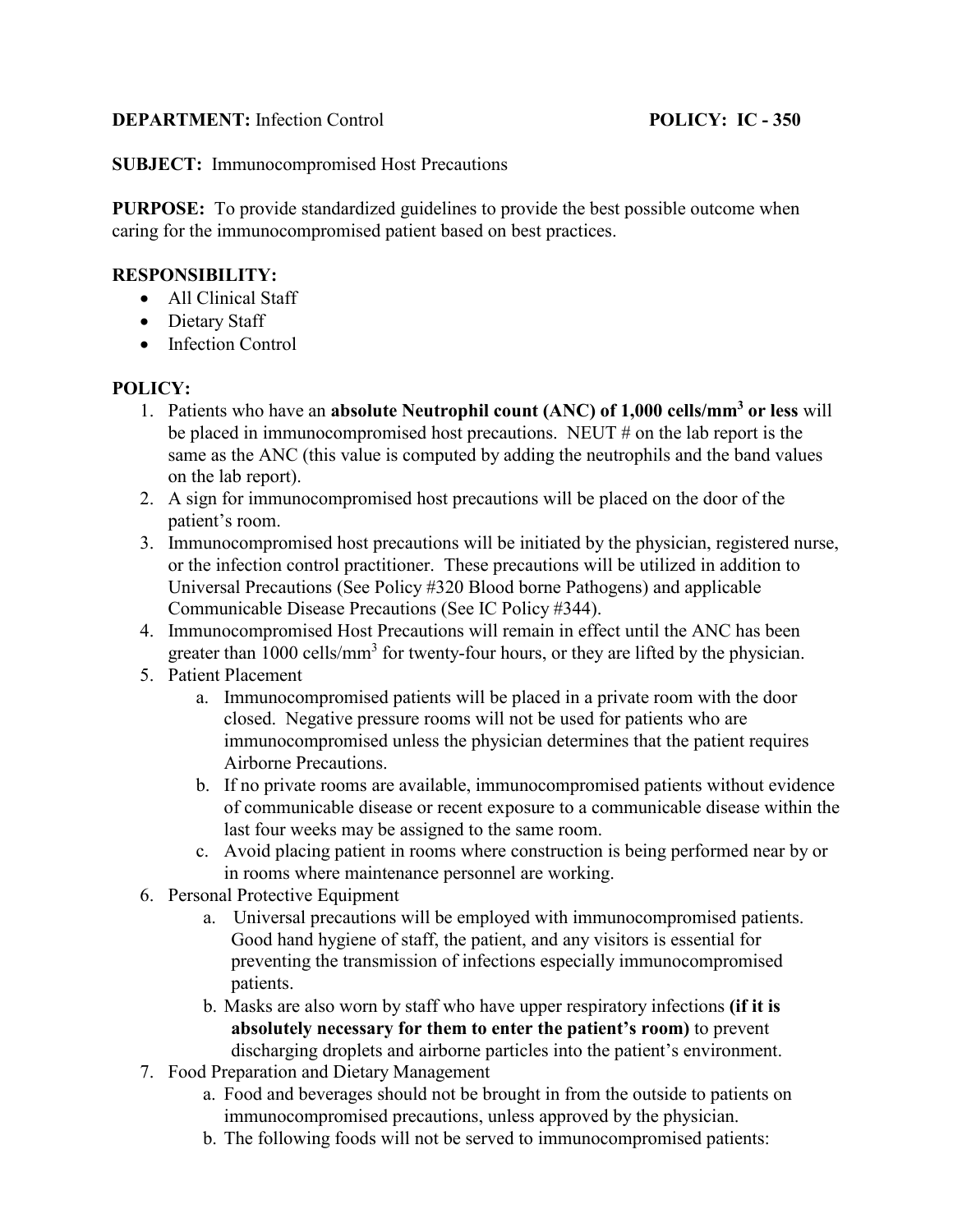- i. Raw or uncooked brewer's yeast, tofu, meat (includes hot dogs), fish, poultry, and eggs
- ii. No cold-smoked fish, lox or pickled fish
- iii. Unpasteurized or raw honey, fruit and vegetable juices, milk and milk products including cheese (including brie, feta, or farmer's cheese) and yogurt
- iv. Aged cheeses, hot (e.g., hot chili pepper) cheese, farmer's cheese, feta cheese
- v. Cheese based salad dressings which require refrigeration (such as blue cheese or Roquefort)
- vi. Unwashed raw fruits and vegetables
- vii. Miso products, Tempeh, or Mate tea
- 8. Transportation of patient: Immunocompromised patients who require transportation to other departments for procedures will wear a surgical mask during the transfer and the procedure.
- 9. Visitors: Persons who are exhibiting signs and symptoms of a communicable diseases, have had a recent close exposure to a communicable disease or have been vaccinated with a live virus in the previous four weeks should not visit the patient.
- 10. Flowers and Plants
	- a. Flowers and plants will be handled by staff that has no direct patient contact (e.g., housekeeping). If nursing staff handle flowers or plants, gloves must be worn and hands washed thoroughly after gloves are removed.
	- b. Change vase water every forty-eight hours. Flowers will be taken to the clean utility room to change water to prevent the aerosolizing of water into the environment when the vase water is changed.
	- c. Vases left at the hospital will be sent to kitchen to be washed in the dishwasher sanicycle.

# 11. NURSING CARE GUIDELINES

- a. Monitor temperature and report an elevation of 100.5 and greater to the patient's physician.
- b. Skin Care
	- i. Instruct patient to wash hands and encourage good hand hygiene for both the patient and any visitors or staff.
	- ii. Encourage frequent use of lotion to avoid over drying of skin.
	- iii. Monitor skin folds and creases for cracking or sores and observe for signs of infection.
- c. Oral Care
	- i. Encourage frequent cleaning of teeth and oral mucosa. Offer oral care after meals and before bedtime at a minimum.
	- ii. Provide and encourage the use of normal saline solutions to swish and spit.
	- iii. Avoid the use of peroxide, lemon, and glycerin solutions.
	- iv. Use a soft toothbrush or sponge swabs to prevent trauma to gums and mucosa.
	- v. Discourage smoking and chewing tobacco.
- d. Activities of Daily Living
	- i. Encourage patient to maintain usual activities in room (e.g., ambulation).